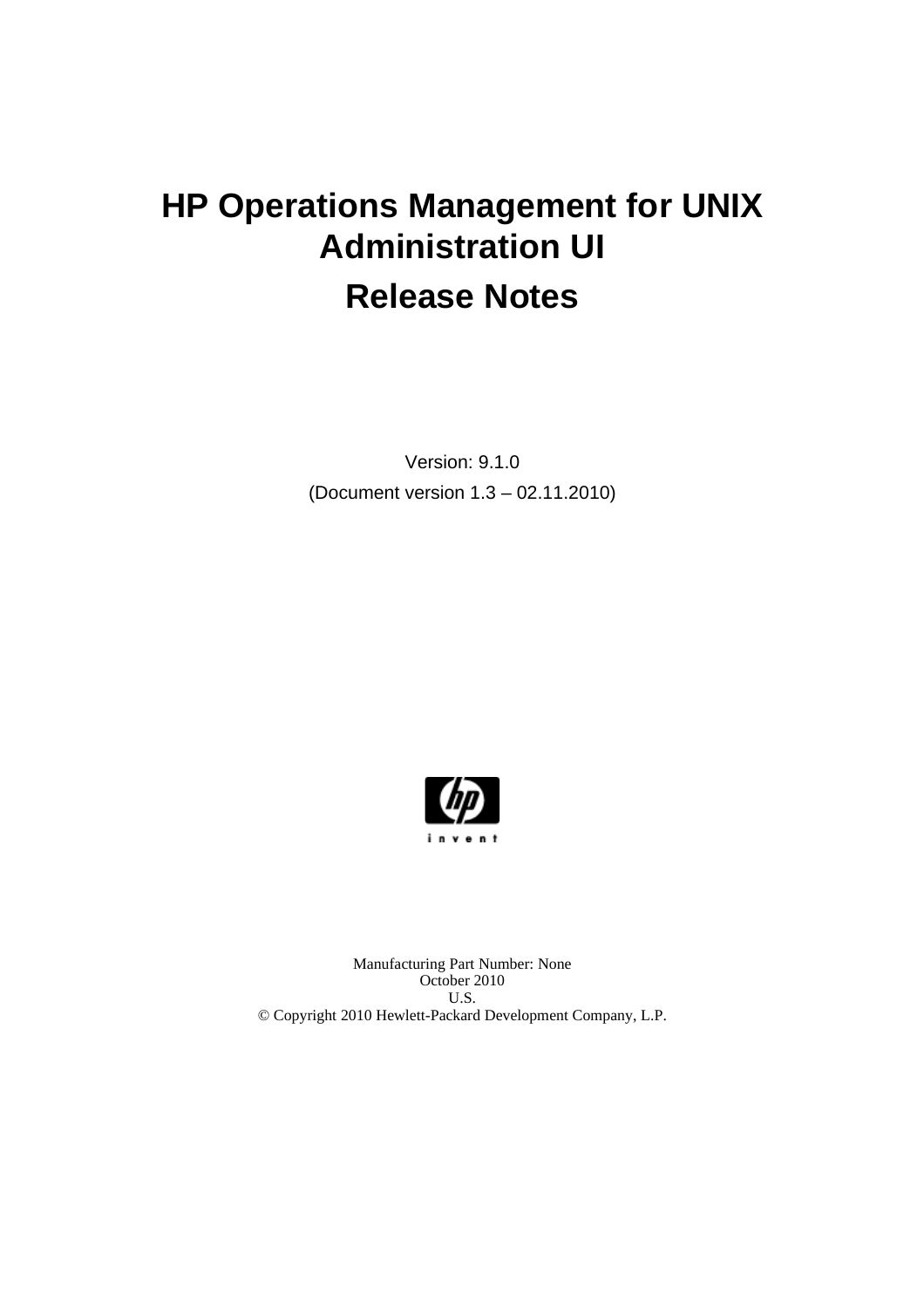# **Legal Notices**

#### **Warranty.**

Hewlett-Packard makes no warranty of any kind with regard to this document, including, but not limited to, the implied warranties of merchantability and fitness for a particular purpose. Hewlett-Packard shall not be held liable for errors contained herein or direct, indirect, special, incidental or consequential damages in connection with the furnishing, performance, or use of this material.

A copy of the specific warranty terms applicable to your Hewlett-Packard product can be obtained from your local Sales and Service Office.

#### **Restricted Rights Legend**.

Use, duplication or disclosure by the U.S. Government is subject to restrictions as set forth in subparagraph

(c)(1)(ii) of the Rights in Technical Data and Computer Software clause in DFARS 252.227-7013.

Hewlett-Packard Company

United States of America

Rights for non-DOD U.S. Government Departments and Agencies are as set forth in FAR 52.227-  $19(c)(1,2)$ .

#### **Copyright Notices**.

©Copyright 2010 Hewlett-Packard Development Company, L.P.

© Copyright 2010 Blue Elephant Systems GmbH

No part of this document may be copied, reproduced, or translated to another language without the prior written consent of Hewlett-Packard Company. The information contained in this material is subject to change without notice.

This software includes software developed by various open-source projects and organizations as listed below. The corresponding files and components are copyright to the corresponding organization or vendor and all rights reserved. The software files and components distributed under the open-source licenses are distributed on an "AS IS" basis, WITHOUT WARRANTY OF ANY KIND, either express or implied. See the license of the corresponding project for specific rights and limitations under the license. Depending on the license, any product derived from the products may not be called with the name of the project nor may the name of the project appear in their name, without prior written permission. For written permission, please contact the corresponding project owner by visiting the corresponding project home page as listed below.

We greatly appreciate the work of those projects. blue elephant systems GmbH tries to contribute as much as possible to some of those projects in order to compensate them for their contributions.

All license files can be found in the installation directory (./docs/licenses). Furthermore, a full overview of all external dependencies and license conditions is also accessible via the web interface: HELP button -> About menu -> External Dependencies. This includes links to all projects.

This product includes software developed by the Acegi System for Spring Project (http://acegisecurity.org/)

This product includes software developed by the ActiveMQ project (http://activemq.org/)

This product includes software developed by the Ant-Contrib project (http://sourceforge.net/projects/ant-contrib)

This product includes software developed by the Apache Software Foundation (http://www.apache.org/). These are "Ant", "BCEL", "Cocoon", "Commons", "Derby", "Excalibur", "FOP", "Forrest", " FTPServer", "Jasper", "Log4j", "Lucene", "ORO", "POI", "Solr", "Xalan",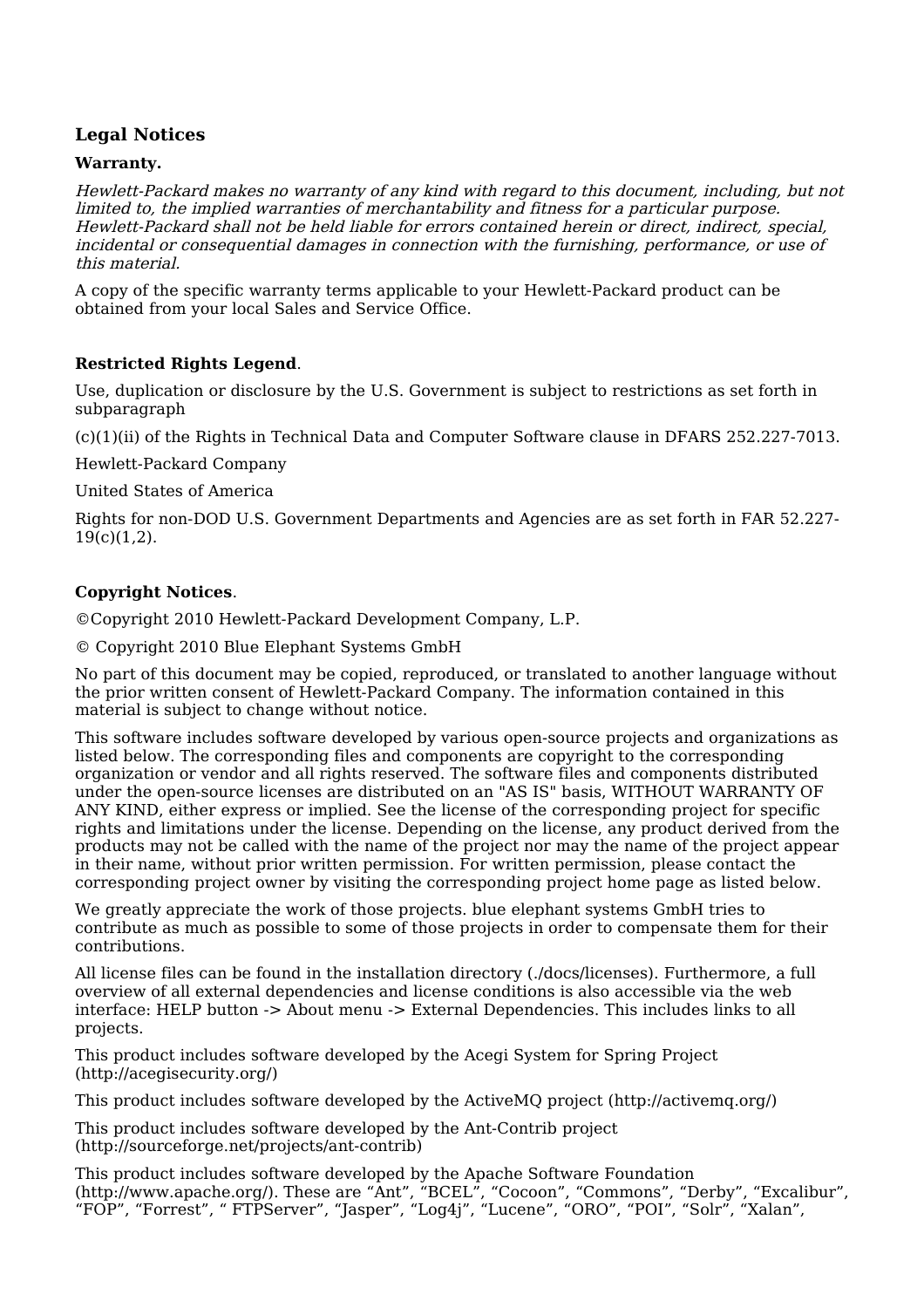"Xerces" and "XML RPC", "XML Security".

This product includes the software "codepress" developed Fernando M.A.d.S. Et al [\(http://codepress.org\)](http://codepress.org/).

This product also includes software developed by the dnsjava project (http://www.dnsjava.org/)

This product also includes software developed by the Docbook project (http://www.docbook.org/)

This product also includes software developed by the dom4j project (http://dom4j.org/)

This product also includes software developed by the Drools project [\(http://drools.codehaus.org/\)](http://drools.codehaus.org/)

This product also includes software developed by the dsmltools project (http://www.dsmltools.org/)

This product also includes software developed by the eXist project [\(http://www.exist-db.org/\)](http://www.exist-db.org/)

This product also includes software developed by the fins project [\(http://cocoondev.org/main/117-cd/29-cd.html\)](http://cocoondev.org/main/117-cd/29-cd.html)

This product also includes software developed by the groovy project (http://groovy.codehaus.org/)

This product also includes software developed by IBM. Copyright (c) 1995-2003 International Business Machines Corporation and others. All rights reserved. (http://www.ibm.com/software/globalization/icu/)

This product also includes software developed by the j2ssh project (http://sourceforge.net/projects/sshtools/)

This product also includes software developed by the Janino project (http://www.janino.net/)

This product also includes software developed by the Jaxen project (http://jaxen.org/)

This product also includes software developed by the Jaxup project (http://klomp.org/jaxup/)

This product also includes software developed by the JDOM project (http://www.jdom.org/)

This product also includes software developed by the Jencks project (http://jencks.org/)

This product also includes software developed by the Jetty project [\(http://jetty.mortbay.org/\)](http://jetty.mortbay.org/)

This product also includes software developed by the JFreeChart project [\(http://www.jfree.org/jfreechart/\)](http://www.jfree.org/jfreechart/)

This product also includes software developed by the JmimeMagic project (http://jmimemagic.sourceforge.net/)

This product also includes software developed by the jRegistryKey project (http://sourceforge.net/projects/jregistrykey/)

This product also includes software developed by the JPam project (http://jpam.sourceforge.net/)

This product also includes software developed by the Jsch project (http://www.jcraft.com/jsch/)

This product also includes software developed by the Jython project (http://www.jython.org/)

This product also includes software developed by the Marser project (https://marser.dev.java.net/)

This product also includes software developed by the MX4J project (http://mx4j.sourceforge.net/)

This product also includes software developed by the Netbeans CVS project (http://javacvs.netbeans.org/library/)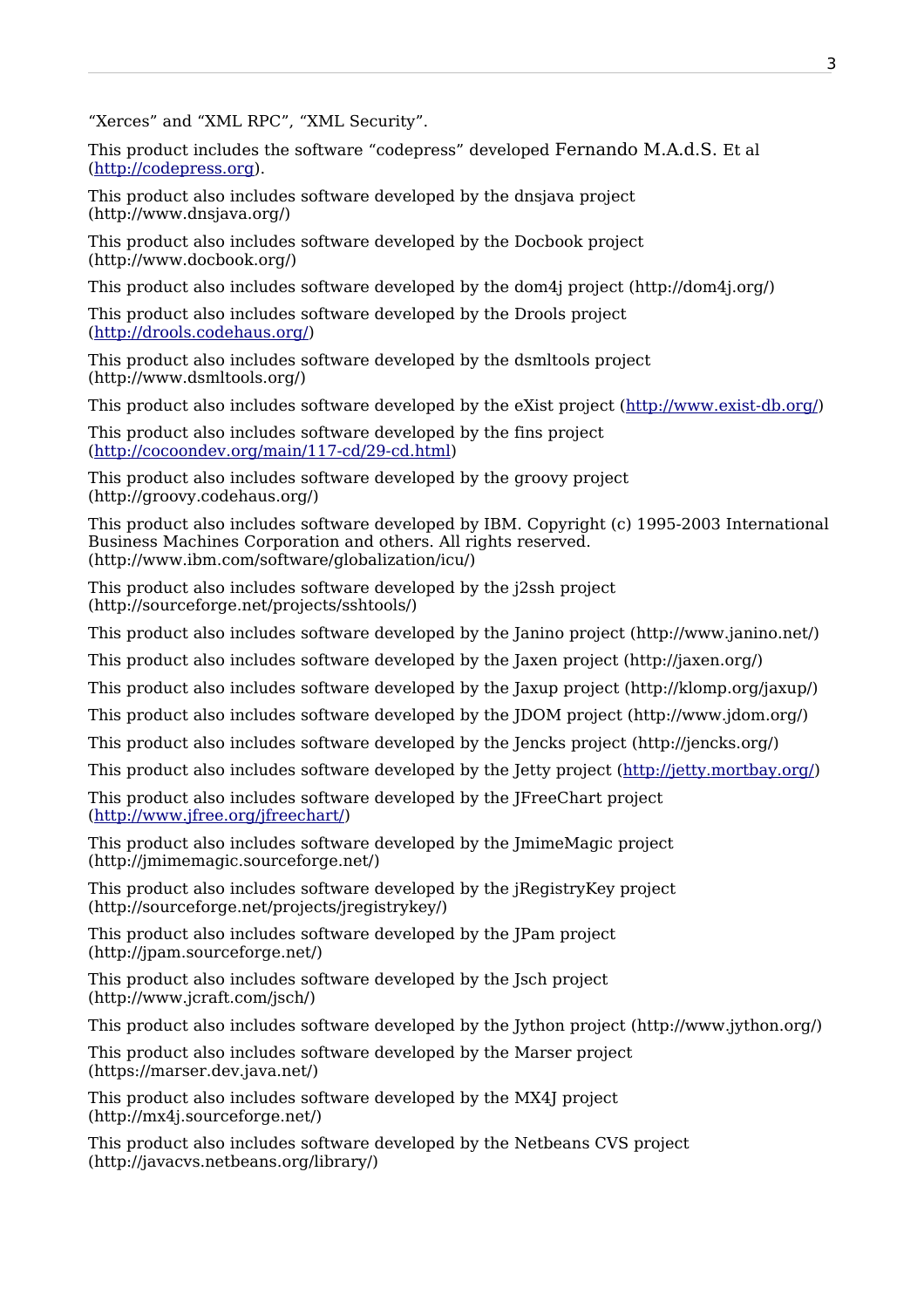This product also includes software developed by the openadaptor project (https://www.openadaptor.org/)

This product also includes Oracle JDBC Driver software developed by the Oracle Corporation which is used to connect to Oracle databases from java programs. You may not use this file except in compliance with the License. Software under this license is provided "as is" without warranty of any kind. All warranties, express and implied, including without limitation, any implied warranties of merchantability, fitness for a particular purpose or noninfringement are disclaimed. (http://www.oracle.com/technology/software/tech/java/sqlj\_jdbc/index.html)

This product also includes software developed by the prefuse project(http://prefuse.org/)

This product also includes software developed by the Quartz project (http://www.opensymphony.com/quartz/)

This product also includes software developed by the Rhino project (http://www.mozilla.org/rhino/)

This product also includes software developed by the ServiceMix project [\(http://www.servicemix.org/\)](http://www.servicemix.org/)

This product also includes software developed by the ServingXML project (http://servingxml.sourceforge.net/)

This product also includes software developed by the Spring project (http://www.springframework.org/)

This product also includes software developed by the StaX project (https://sjsxp.dev.java.net/)

This product also includes software developed by the TM4J project (http://www.tm4j.org/)

This product also includes software developed by the VMTools project (http://www.vmsystems.net/vmtools/)

This product also includes software developed by the Java Service Wrapper project (http://wrapper.tanukisoftware.org/)

This product also includes software developed by the XBean project [\(http://geronimo.apache.org/xbean/\)](http://geronimo.apache.org/xbean/)

This product also includes software developed by the XML Ant Task project (http://www.oopsconsultancy.com/software/xmltask/)

This product also includes software developed by the XIA project (http://www.jeckle.de/freeStuff/xia/)

This product also includes fonts developed by Kim Jeong-Hwan [\(http://kldp.net/projects/baekmuk\)](http://kldp.net/projects/baekmuk)

This product also includes fonts developed by Firefly and Arphic Technology Co., Ltd. (http://www.study-area.org/apt/firefly-font)

This product also includes fonts developed by from Electronic Font Open Laboratory[\(http://sourceforge.jp/projects/efont\)](http://sourceforge.jp/projects/efont)

#### **Trademark Notices.**

Adobe ® is a trademark of Adobe Systems Incorporated.

Java™ is a U.S. trademark of Sun Microsystems, Inc.

Microsoft ® is a U.S. registered trademark of Microsoft Corporation.

Netscape<sup>™</sup> and Netscape Navigator<sup>™</sup> are U.S. trademarks of Netscape Communications Corporation.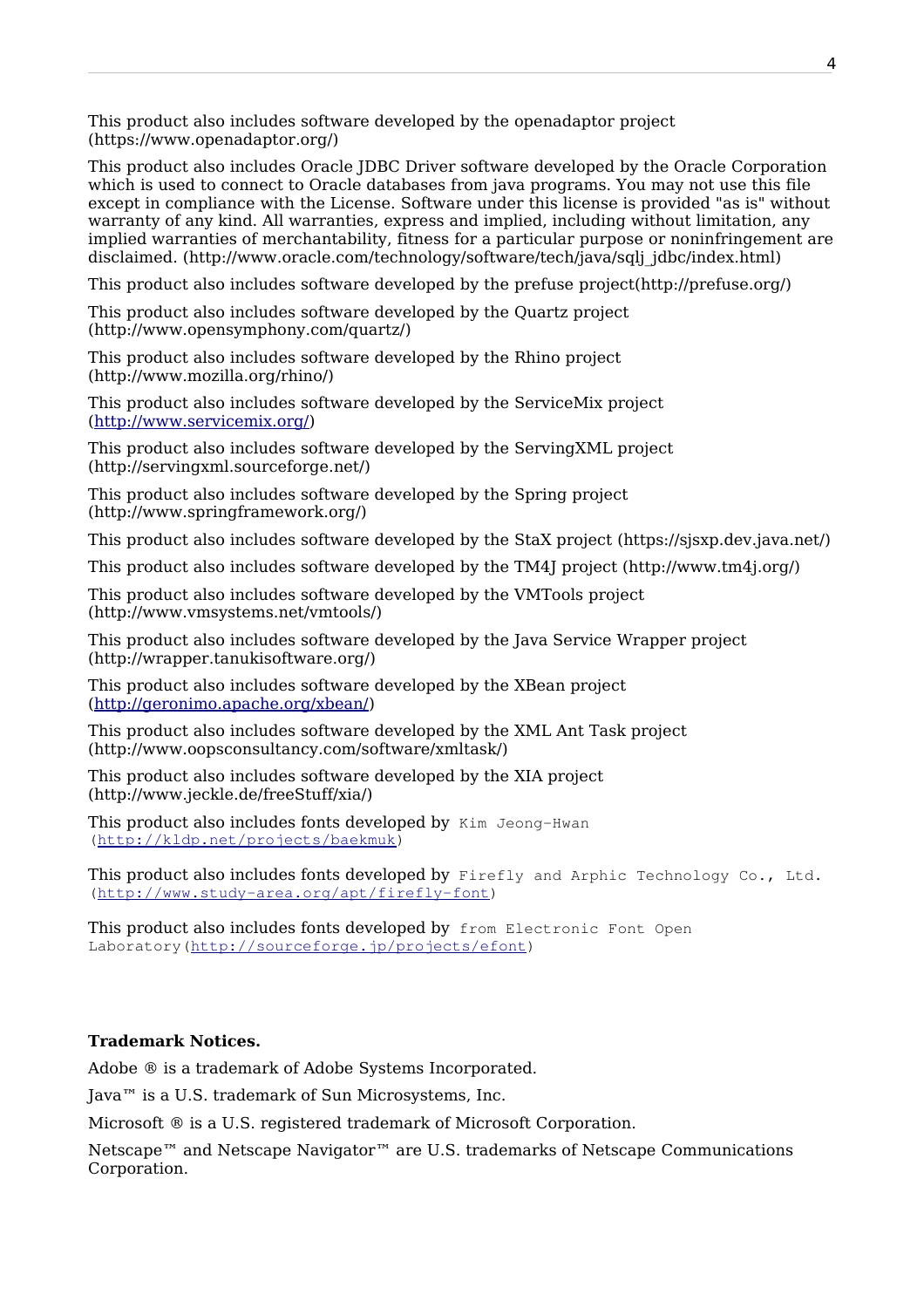Oracle ® is a registered U.S. trademark of Oracle Corporation, Redwood City, California.

OSF, OSF/1, OSF/Motif, Motif, and Open Software Foundation are trademarks of the Open Software Foundation in the U.S. and other countries.

SQL\*Plus ® is a registered U.S. trademark of Oracle Corporation, Redwood City, California.

UNIX  $\circledR$  is a registered trademark of the Open Group.

Windows NT  $\textcircled{e}$  is a U.S. registered trademark of Microsoft Corporation.

Windows® and MS Windows® are U.S. registered trademarks of Microsoft Corporation.

Zip and UnZip are U.S. registered trademarks of Info-ZIP.

#### **Export and Cryptography Notice.**

This software may not be exported, re-exported, transferred or downloaded to or within (or to a national resident of) countries under U.S. economic embargo including the following countries:

Cuba, Iran, Iraq, Libya, North Korea, Sudan and Syria

This list is subject to change.

This software may not be exported, re-exported, transferred or downloaded to persons or entities listed on the U.S. Department of Commerce Denied Persons List, Entity List of proliferation concern or on any U.S. Treasury Department Designated Nationals exclusion list, or to parties directly or indirectly involved in the development or production of nuclear, chemical, biological weapons or in missile technology programs as specified in the U.S. Export Administration Regulations (15 CFR 744).

In addition, please be advised that this software contains cryptography and is subject to U.S. Cryptography export regulations.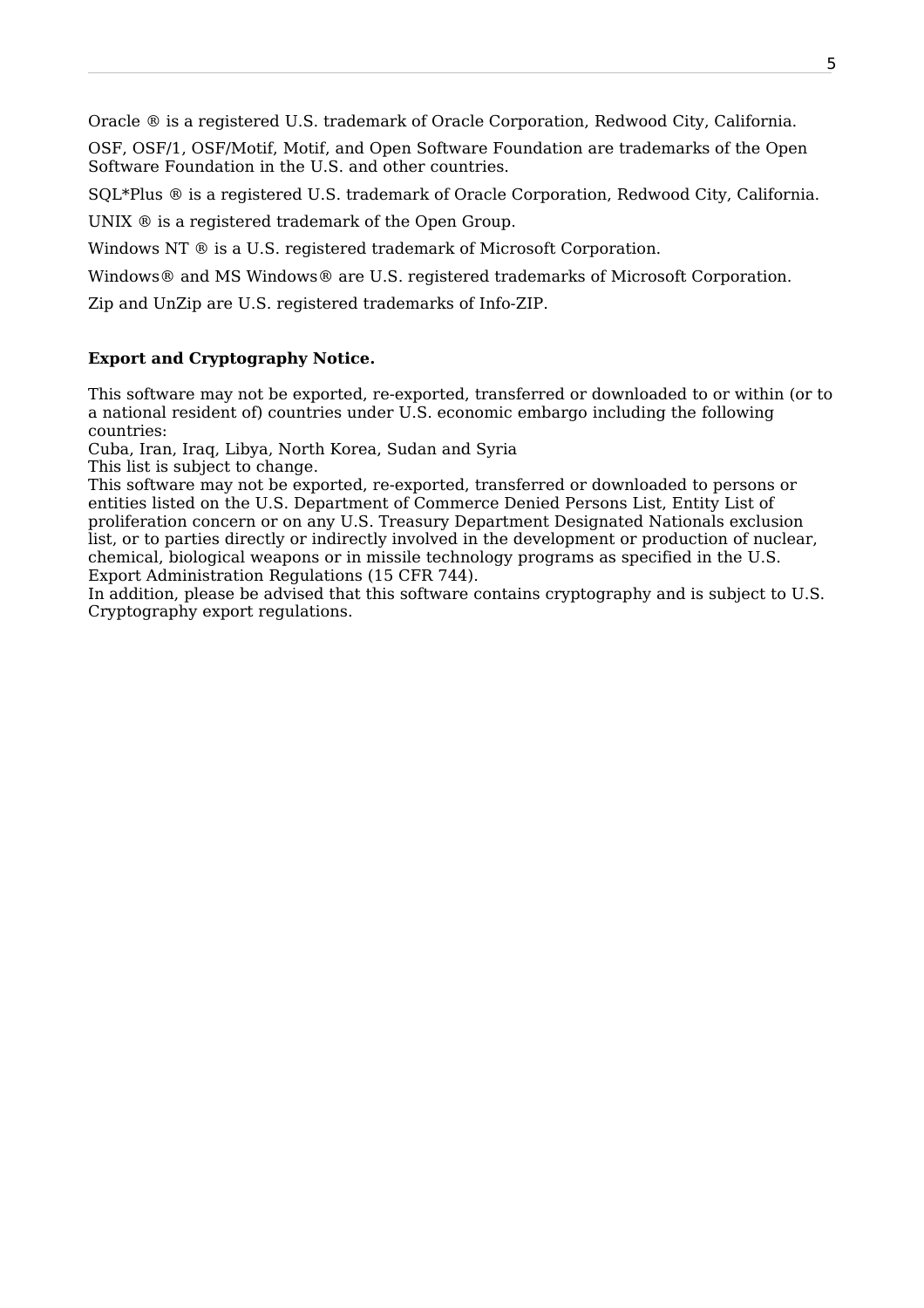# **Conventions**

| <b>Boldface</b> | Words in boldface type represent programs and<br>commands.                                                                                                                                       |
|-----------------|--------------------------------------------------------------------------------------------------------------------------------------------------------------------------------------------------|
| Capitalization  | Capitalized first letters represent company or product<br>names.                                                                                                                                 |
| Computer font   | Words in computer font represent file or path names,<br>command syntax statements, prompts or messages that<br>appear on your screen or text you should type on your<br>workstation or terminal. |
| <i>Italics</i>  | Words in italics represent variables in syntax statements<br>or words that are emphasized in the text.                                                                                           |
|                 | Represents required elements in a syntax statement.<br>When several elements are separated by the   symbol<br>you must select one of the elements.                                               |
|                 | Represents optional elements in a syntax statement.                                                                                                                                              |

FONTS used:

Arial, A.C.M.E.\_Secret\_Agent\_Italic.ttf, Bitstream Vera Serif, Courier New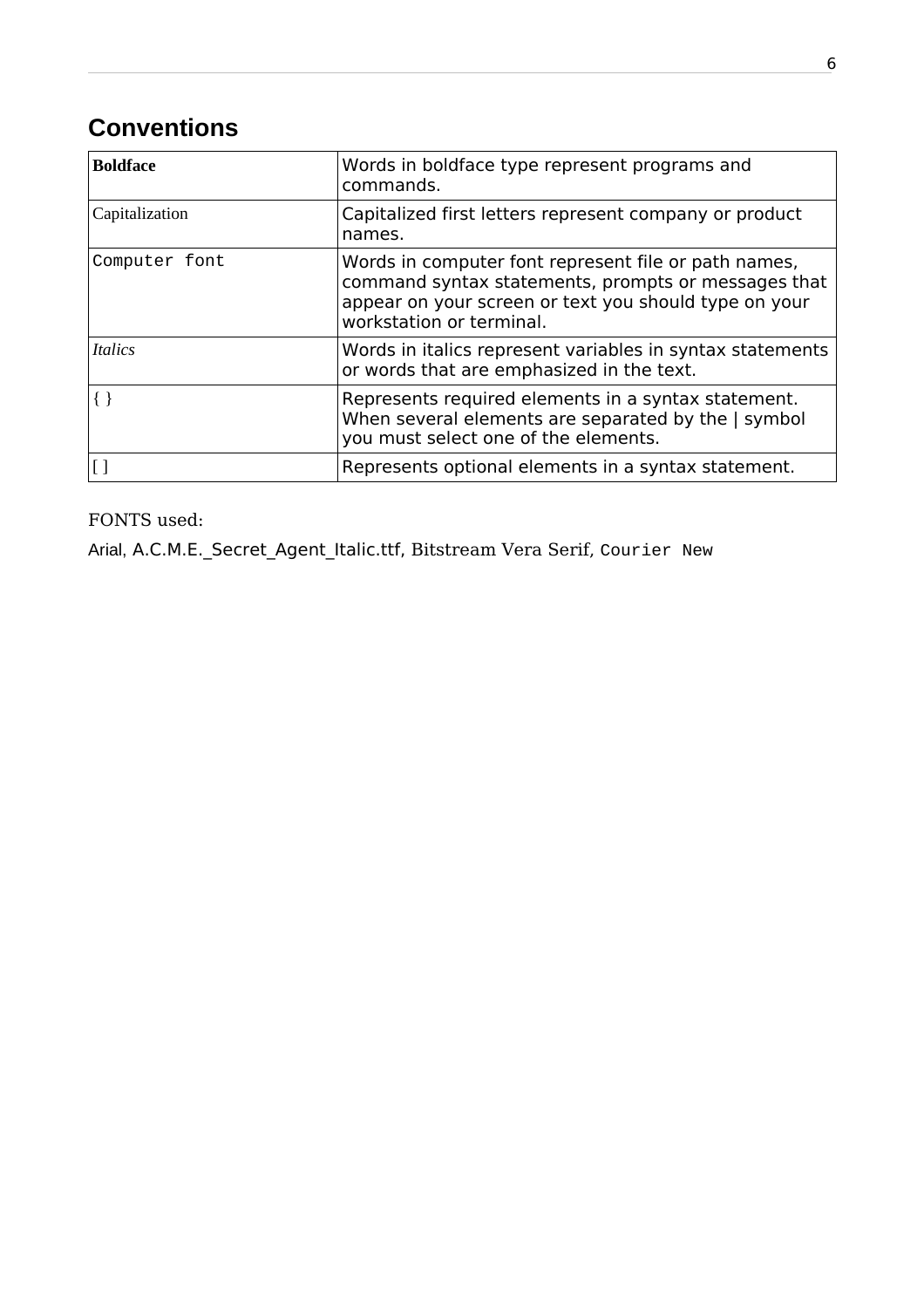# **Table of Content**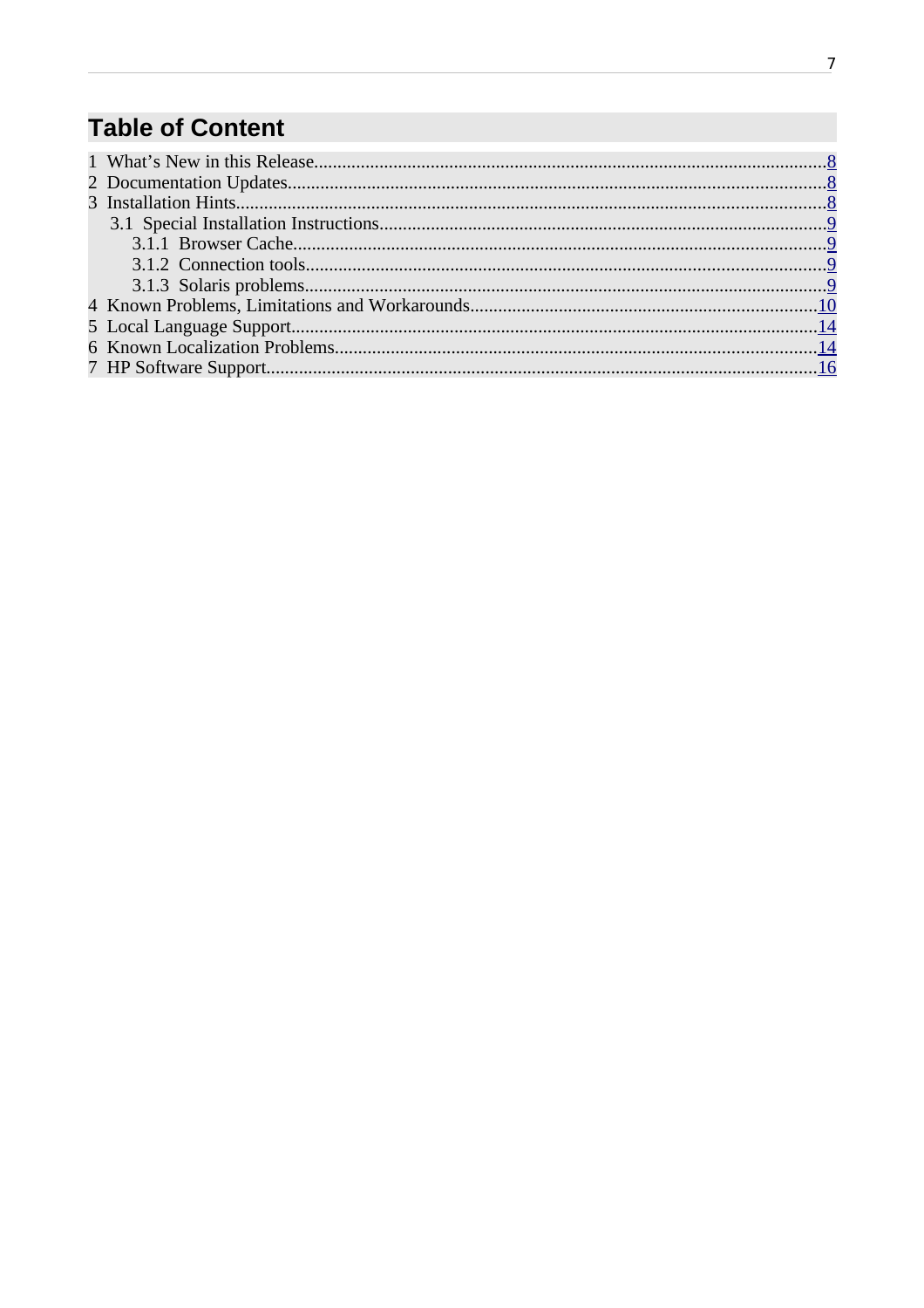# <span id="page-7-0"></span>**1 What's New in this Release**

HPOM for UNIX 9.1.0 Administration UI is a maintenance release for 9.0.0 and installation is recommended. Additional features are the complete localization in japanese, improved authentication mechanisms and a new license enforcement component. The policy editor has again the old icons to work with conditions.

# <span id="page-7-2"></span>**2 Documentation Updates**

The first page of this release notes document contains the following identifying information:

- Version number, which indicates the software version.
- Document Version and Publish date, which changes each time the document is updated.

To check for recent updates or to verify that you are using the most recent edition, visit the following URL: *<http://h20230.www2.hp.com/selfsolve/manuals>*

This site requires that you register for an HP Passport and sign-in. To register for an HP Passport ID, go to:

*<http://h20229.www2.hp.com/passport-registration.html>*

or click the New users - please register link on the HP Passport login page.

You will also receive updated or new editions if you subscribe to the appropriate product support service.

Contact your HP sales representative for details.

**NOTE** To view files in PDF format (\*.pdf), Adobe Acrobat Reader must be installed on your system. To download Adobe Acrobat Reader, go to the following web site: *<http://www.adobe.com/>*

# <span id="page-7-1"></span>**3 Installation Hints**

HPOM for UNIX 9.0.1 Administration UI cannot be upgraded to HPOM for UNIX 9.1.0 Administration UI. The old version has to be deinstalled, the obsolete files removed manually(/opt/OV/OMU/adminUI) and the new version installed afterwards.

Please refer to the Installation Manual for detailed Installation Information.

For detailed information about the prerequisites, which must be met before installing and configuring HPOM Administration UI, and the procedures themselves, refer to the Installation Guide.

The /README.TXT readme file describes the HPOM for UNIX Administration UI media DVD contents and layout and help you to locate products and documentation.

**TIP** The most recent edition of the *HPOM Administration UI Release Notes* is always available in English from the HP web site. There may be a short delay in translating and publishing the Japanese

version. If you are experiencing a problem and there is a more recent version of the *HPOM Administration UI Release Notes* available in English, it is recommended that you first check this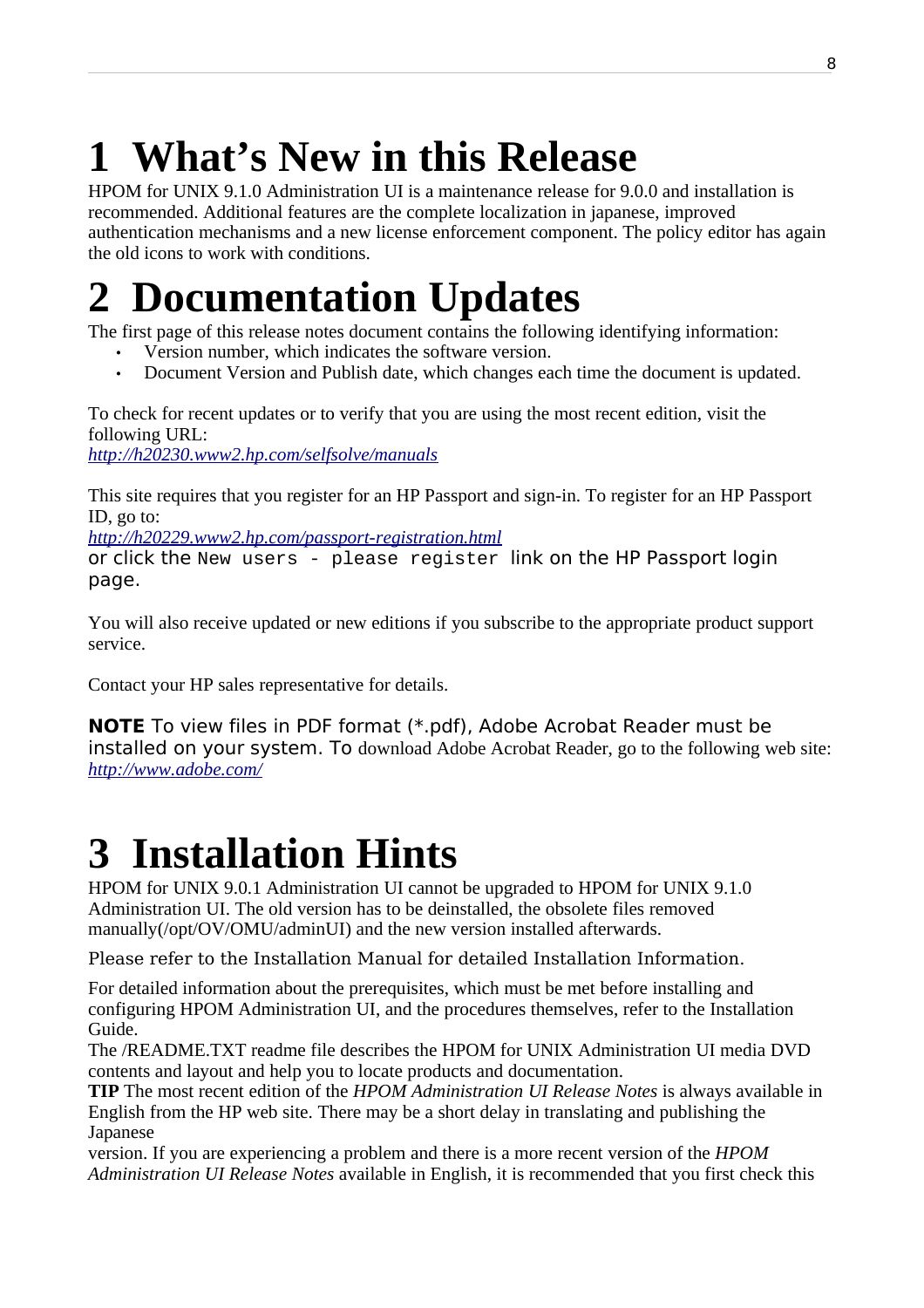document.

# <span id="page-8-3"></span>**3.1 Special Installation Instructions**

# <span id="page-8-2"></span>**3.1.1 Browser Cache**

**After reconnecting to the web application server, please be sure to clear your browser cache or use "Shift-Reload" on the first pages, otherwise you might encounter strange problems, because of changes in the Javascript code of the product.**

# <span id="page-8-1"></span>**3.1.2 Connection tools**

**For connecting to unix boxes, VNC may cause problems with the Install Anyway HPOM for UNIX Administration UI installer. It is recommended to use other tools.** 

# <span id="page-8-0"></span>**3.1.3 Solaris problems**

**On Solaris it may occur that a problem with shared libraries occures. Please refer to the end of section 2, Symptom**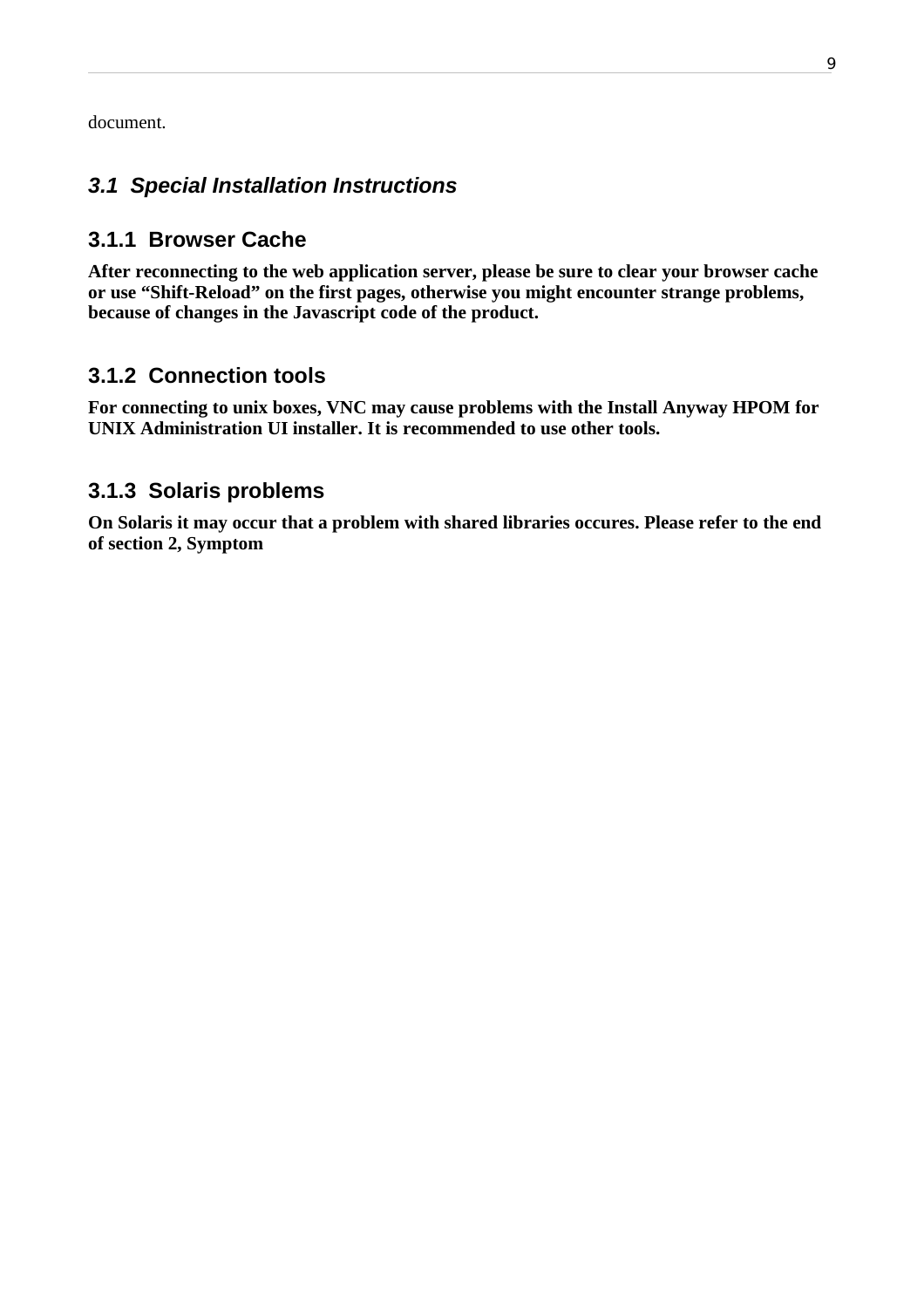# <span id="page-9-0"></span>**4 Known Problems, Limitations and Workarounds**

This section describes problems with the software that are already known and could *not* be fixed with version HP OMU Administration UI 9.1.0. Where necessary, recommended workarounds are provided.

**IMPORTANT** The workarounds documented in these Release Notes reflect the status of the latest patch level. It is strongly recommended to install the most recent patches to ensure that you have the latest functionality and fixes. It is also strongly recommended to install the most recent patches for HPOM for UNIX as well.

NOTE Before you install, read this section in its entirety.

# **Symptom QC41535**

# **Node Selector shows non-IP nodes for applications**

When adding a node to an application (in the application editor) only certain node types are allowed, but CVP currently shows all in the selection list, thus you could add nodes that are not allowed to add.

# **Solution:**

Select only appropriate nodes.

### **Symptom QC41693**

### **Virtual nodes may not "Agent sends alive" option**

When editing a virtual node only certain control types should be available (check in original Motif GUI)

#### **Solution:**

Select only the applicable options.

# **Symptom QC41963**

# **Menu popups should not flow into the invisible area of a page**

When having e.g. a list of policies, and opening the action menu for the last policy on the page, the menu cannot be seen. One has to scroll down first. Now using the mouse wheel this is no problem but if there's no mouse wheel and one has to use the scroll bar instead, the menu will close when scrolling and has to be re-opened after scrolling - very annoying.

#### **Solution:**

Scroll in the browser to see the menu or popup.

#### **Symptom QC42034**

# **Physical nodes configured for a virtual node should be validated**

Administration UI does not make sure that those physical nodes are of the same type as the virtual node that is currently being edited.

#### **Solution:**

Keep track of this yourself.

# **Symptom QC42068**

# **Java Console - login to adminstration UI each time**

Currently there is no single sign-on, so a operator switching from the Java Console to the Administration UI, has to log in once more.

#### **Solution:**

Log in once more.

#### **Symptom QC42072**

# **Edit of an OMU user does not show profiles which are assigned**

When editing an OMU user, you cannot see what profiles are already assigned to him.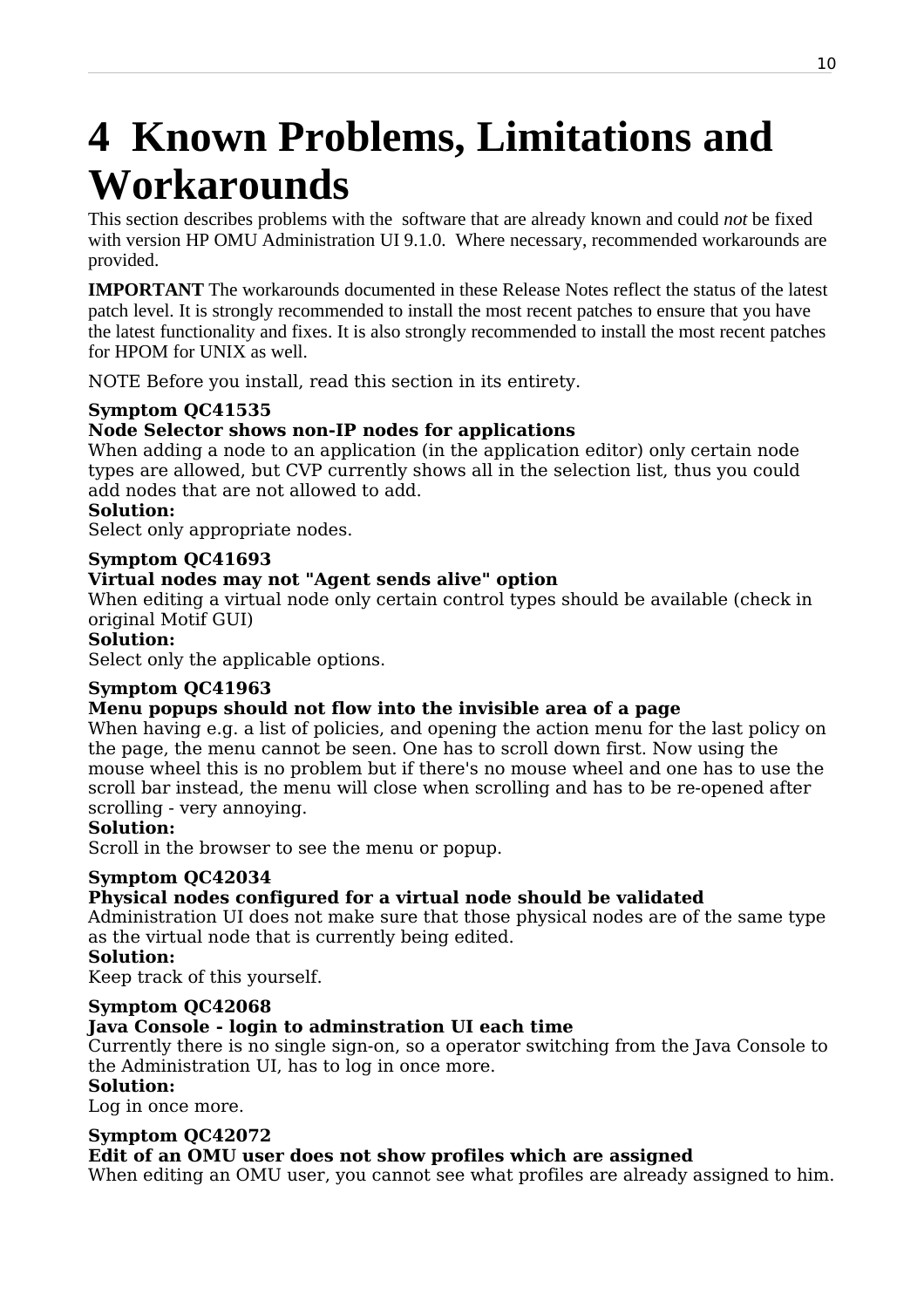#### **Solution:**

Use the browse menu to see the assigned profiles.

### **Symptom QC42217**

#### **Exclamation marks to indicate missing required fields are blue instead of red in IE6**

Exclamation marks to indicate missing required fields are blue instead of red in Internet Explorer 6

# **Solution:**

None

#### **Symptom QC42227**

#### **Terminal type selectable in Windows node set-up, but useless**

When adding a windows node, the tab 'Advanced' shows the option 'Virtual Terminal', which is useless for Windows nodes. This should be shaded out for Windows nodes. **Solution:**

Do not select that option, the value will be ignored anyhow.

#### **Symptom QC59878**

# **copy threshold option in measurement threshold editor is missing**

Copying a threshold in a measurement threshold monitoring is missing.

# **Solution:**

Currently, a copy is not possible.

#### **Symptom QC59897**

#### **Make New Policy on the main menu behave like the drop down in the policy list**

The "Add Policy" menu currently only opens up a list of policy types. After that the user has to click on a policy type to open up an editor. It would be better if the list of policy types upon add would popup like a menu.

#### **Symptom QC60970**

#### V**iew service discovery policy as file shows the whole policy in one line (same for raw edit)**

The whole xml from the service discovery is showed in one line. Happens also for edit raw.

#### **Solution:**

There is no XML formatting in the administration UI. Anyway editing a service discovery policy by hand is not recommended.

# **Symptom QC61096**

#### **Certficate granting: "Map force ..." does NOT work (when agent was reinstalled)**

After completely re-installing an OM HTTPS agent on Windows, the new certificate grant request was pending on the server. Even using "Map Force ..." action in the GUI, granting the request is not possible.

#### **Solution:**

After deleting the CORE-ID manually from the command line

#opcnode node\_name= -del\_id

it is possible to perform the "Map ..." action in step 1, and in step 2 to "Grant" the certificate request

#### **Symptom QC93256**

#### **"Operator Report" does NOT work in case started via OMU9 web-based admin UI**

When running the "Operator Report" from the OMU9 adminUI "Server Configuration  $\rightarrow$  Reports" it does NOT work. Only an empty report will be listed. But it's working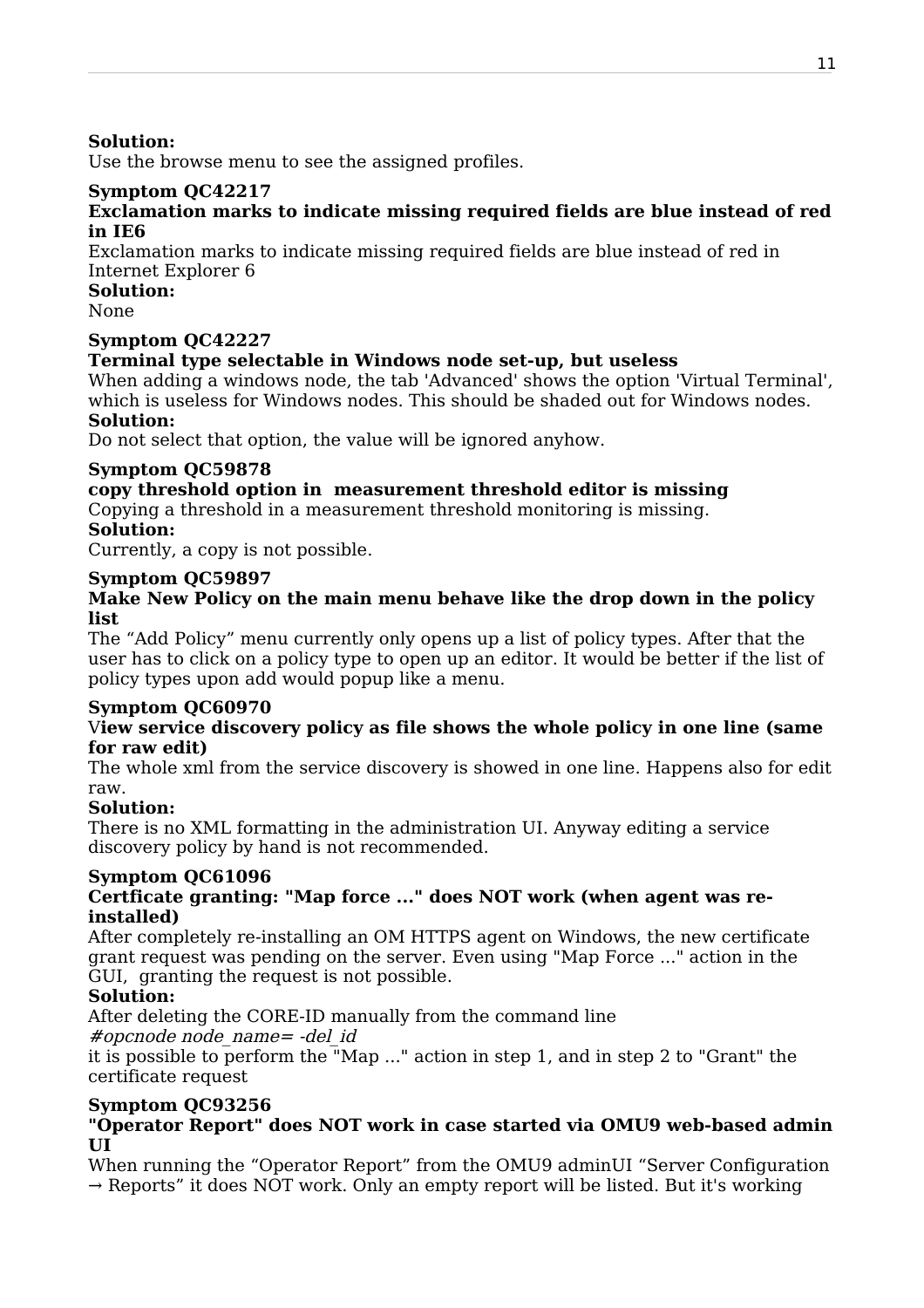when called directly from command line.

### **Solution:**

Run the command from the command line, e.g. # /opt/OV/bin/OpC/call\_sqlplus.sh sel\_oper opc\_op

# **Symptom QC95166**

#### **OMU 9 - Condition and instance IDs not preserved for advmonitor policies**

Used the attached policy and the default adminUI policy editor. Whenever I edit the first threshold script and save the policy, a new  $ID + CONDITION$  ID is generated although the original Ids are sent into the API.

# **Solution:** None

### **Symptom QC98111**

### **Logged-on users - multiple defects**

Logged-on users – multiple defects: time stamp is wrong, user logged in twice, but appears only once, entry even appears for users who have tried to log on but failed **Solution:** None

### **Symptom QC100576**

### **Hardcode: Some title descriptions are hardcoded**

Overviews like "Orphaned Nodes" or "Unassigned Nodes" lack complete translation. **Solution:** None

# **Symptom QC100659**

**CVPL installed - cvp\_download.sh: not found, some TCs failed**During SVT execution on Solaris $10$  where also CVPL is installed (on non default ORA location, settings) 3 TC failed (E90 DBF UpDwnIncreasedDBFields,

E90 UpDwn Services Loggings, E90 UpDwn Sel Policy Group).

Reason for failed TCs - cvp\_download.sh: not found.

File (cvp download.sh) exists on the location which is mentioned in the path.

This also occurs with the default ORA location on all three platforms during opccfgdwn/opccfgupld ( if CVPL installed).

...

+ copying "/etc/opt/OV/share/conf/OpC/mgmt\_sv/opcsvcm/loggings"

- + downloading ec libraries
- + downloading ec modules
- + opccfgdwn finished

 $#$  ksh:

/etc/opt/OV/share/conf/OpC/mgmt\_sv/integration/cfgdwn/post/cvp\_download.sh: not found

# ls /etc/opt/OV/share/conf/OpC/mgmt\_sv/integration/cfgdwn/post/ cvp\_download.sh discovery\_components.sh **Solution:** None

#### **Symptom QC102260 snmp trap policy adds hundreds of empty lines after changing of one condition**

- use IE from Window
- open policy "SNMP Traps (NNM 7.01)" with OML 9.01 admin gui
- change one condition
- save

Problem:

Nearly all lines get an additional empty space line added

**Solution:** however, after modifying that policy again the empty spaces disappear, anyway, no data is destroyed and user can continue working with policy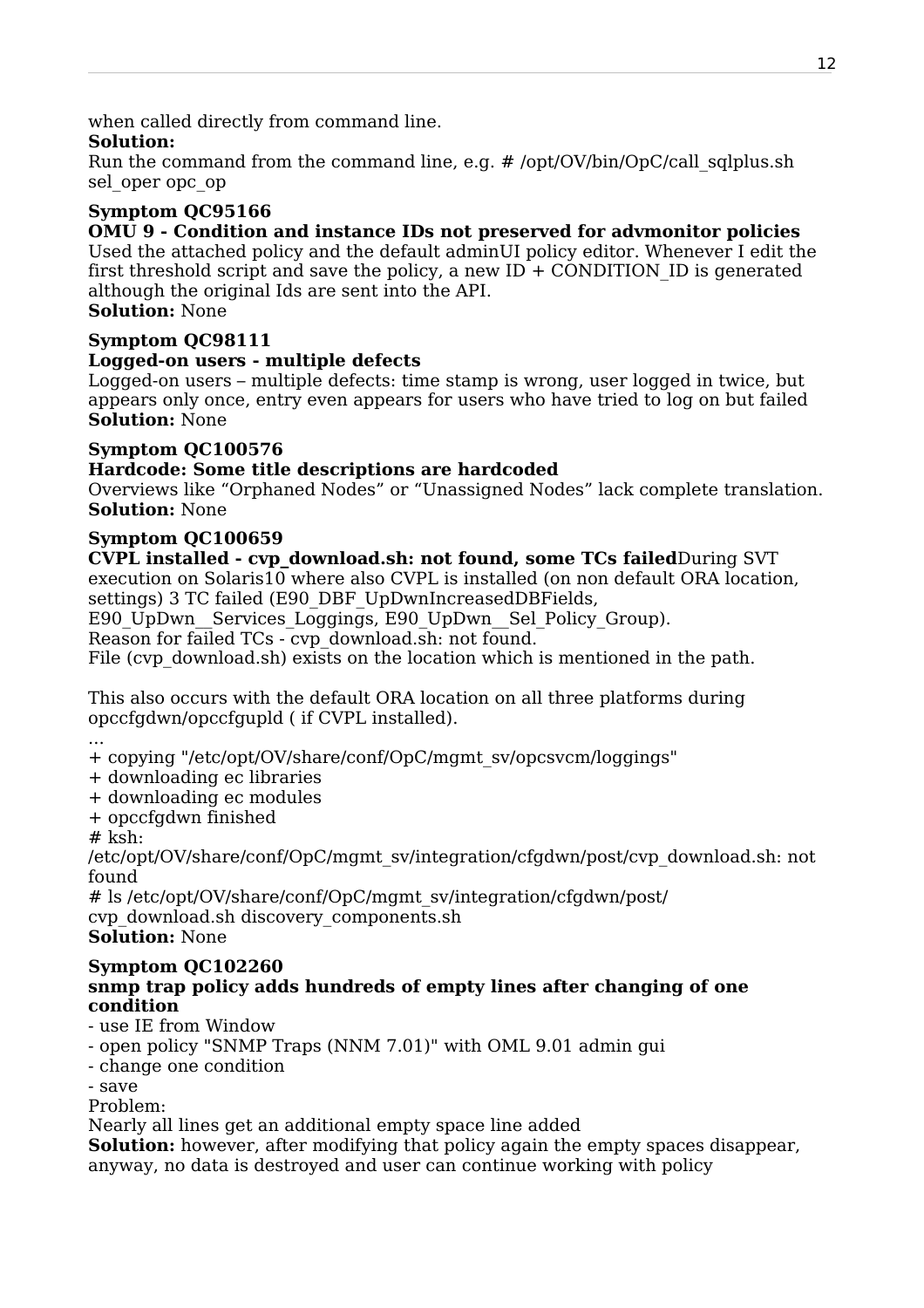#### **Symptom QC102581 Problem with assignment mode MinortoLatest**

PG with policy and assignment mode MinorToLatest. Policy v1.x

 $\rightarrow$  change policy to v2.0

 $\rightarrow$  PG contains v2.0 although MinorToLatest should still give 1.x

**Solution:** This only happens if the assigned version of the policy is edited.

#### **Symptom QC106871 Enabling LDAP for the Java GUI causes errors modifing user params in AdminUI**

When PAM is enabled and the AdminUI is started and you attempt to modify a user parameter such as Node Hierarchy, you will receive an error that there is a problem with the password.

Then when you log into the JavaGUI that modification did not take.

Customer is using LDAP for User Authentication. In the AdminUI it detects that the User Credentials are being provided by LDAP and will not allow the Admin to change the local username/password, since it is being provided externally from LDAP.

**Solution:** Since we have the restore points in 9.1 we now have the problem that the editor on add does not close but everything went well and the user was created. The customer has to close the editor via cancel manually now.

We have the same behavior when editing and renaming the user. If the customer only changes other user attributes the error is visible after closing the editor via save.

### **Symptom QC107610**

#### **Cannot change node type for node**

I got errors while editing node, where I wanted co change node type from one value to another (from MACH\_BBC\_LX26RPM\_X86 to MACH\_BBC\_HPUX\_PA\_RISC). CVPL UI required field Label (which is not mandatory if you add node via cli, and also should be not mandatory for CVPL!) AND IP address.

But there was already value for IP Address "Please enter a host name first", and it could not be edited, because it was the only selection. So editing node to another node type failed totally. It is not possible.

**Solution:** with 9.1.0 there is a button "Resolve hostname" for better IP address resolution. Adding a node without node type however is not possible with the adminUI.

#### **Symptom QC110794 A threshold policy with instance filters contains different ids for the conditions of the instance filter**

A measurement threshold policy with instance filters has different rule ids (keyword ID) for the conditions of the same instance rule. It looks like OML uses the INSTANCERULE description to decide which conditions belong to an instance rule.

Because OMW uses the rule id to decide which condition belongs to a instance rule, the OMW policy editor shows too much instance rules.

**Solution:** use the RAW editor

#### **Symptom QC111265 License status check needs restart of adminUI to visualize changes**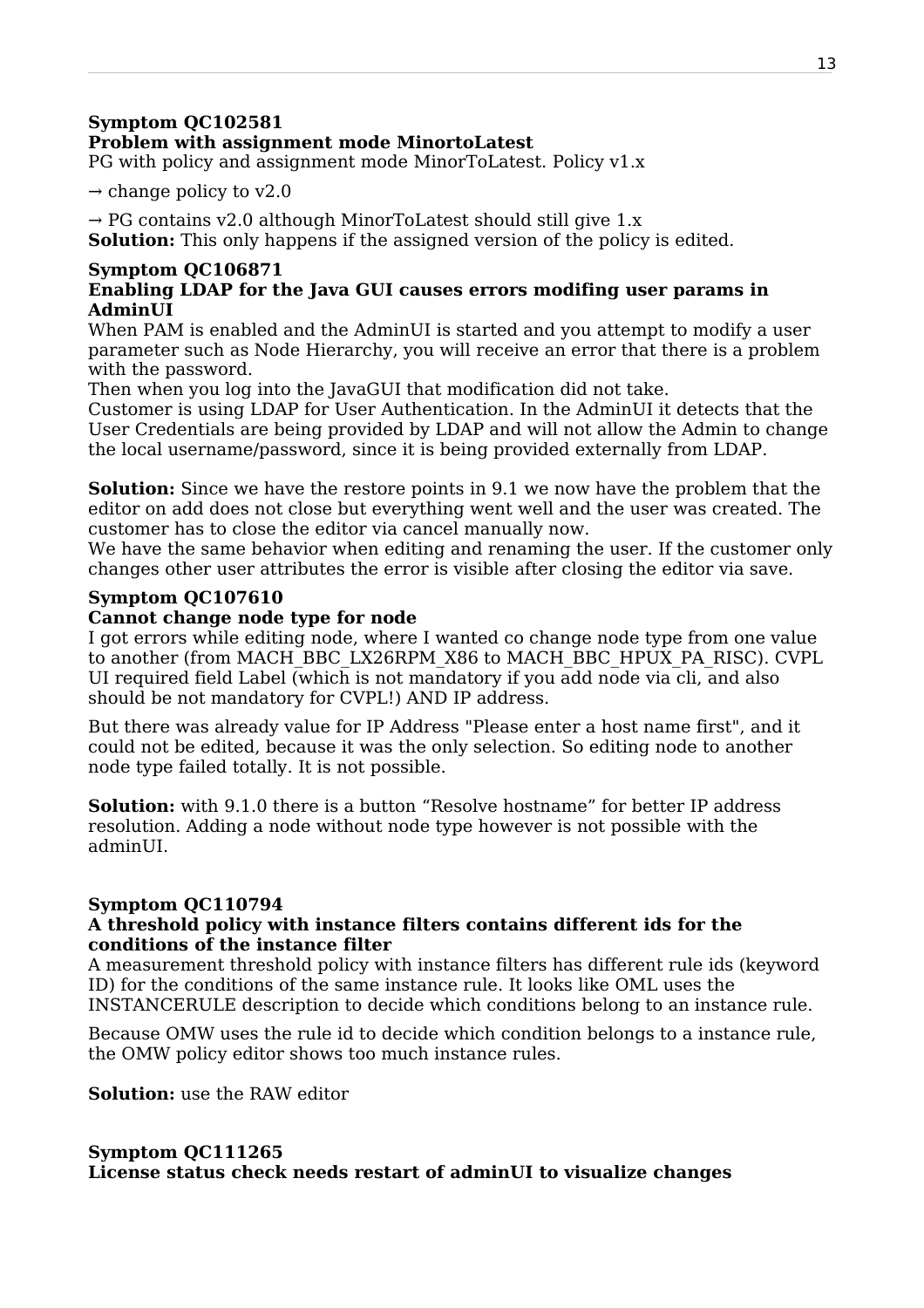If there are not enough licenses for the OM server service (ovosv) the adminUI now shows this before login. Unfortunately, if you correct this issue and apply new licenses, the adminUI server must be restarted. The adminUI server should show the newly applied licenses without restart.

**Solution:** restart the adminUI manually

#### **Symptom QC101499 Admin UI Measurement\_Threshold policy editor can not accept "," as Threshold.**

In a Spanish platform, when set the number with "," in Policy edit in Admin UI, it can't be saved. The "," needs to be changed to "."

But in Spanish numeric, in the numbers, they use "," instead of "."

**Solution:** use "." as separator for entering the thresholds

#### **Symptom QC115765 Web AdminUI fails to start - httpport already read -- jetty.xml usermgmt.properties**

Once 9.10 AdminUI is installed accessing the adminui via the web browser fails,

The wrapper.log shows

/opt/OV/OMU/adminUI/lib/ovo/libovoapi\_common.so: ld.so.1: java: fatal:

libovocompat.so: open failed: No such file or directory

# **Solution:** execute the following commands:

ln -s /opt/OV/OMU/adminUI/lib/ovo/libovocompat.so /opt/OV/lib/libovocompat.so ln -s /opt/OV/OMU/adminUI/lib/ovo/libicuuc.so.32.0 /opt/OV/lib/libicuuc.so.32 ln -s /opt/OV/OMU/adminUI/lib/ovo/libicui18n.so.32.0 /opt/OV/lib/libicui18n.so.32 ln -s /opt/OV/OMU/adminUI/lib/ovo/libicudata.so.32.0 /opt/OV/lib/libicudata.so.32 After these operations, perform "adminui clean" followed by "adminui start",then the adminui should work as expected.

# <span id="page-13-1"></span>**5 Local Language Support**

The HPOM Administration UI 9.1.0 is localized for japanese. The HPOM 9.1.0 printed documentation and the online Help are localized for japanese.

# <span id="page-13-0"></span>**6 Known Localization Problems**

This section describes problems with the japanese localization software that are already known and could *not* be fixed with version HP OMU Administration UI 9.1.0.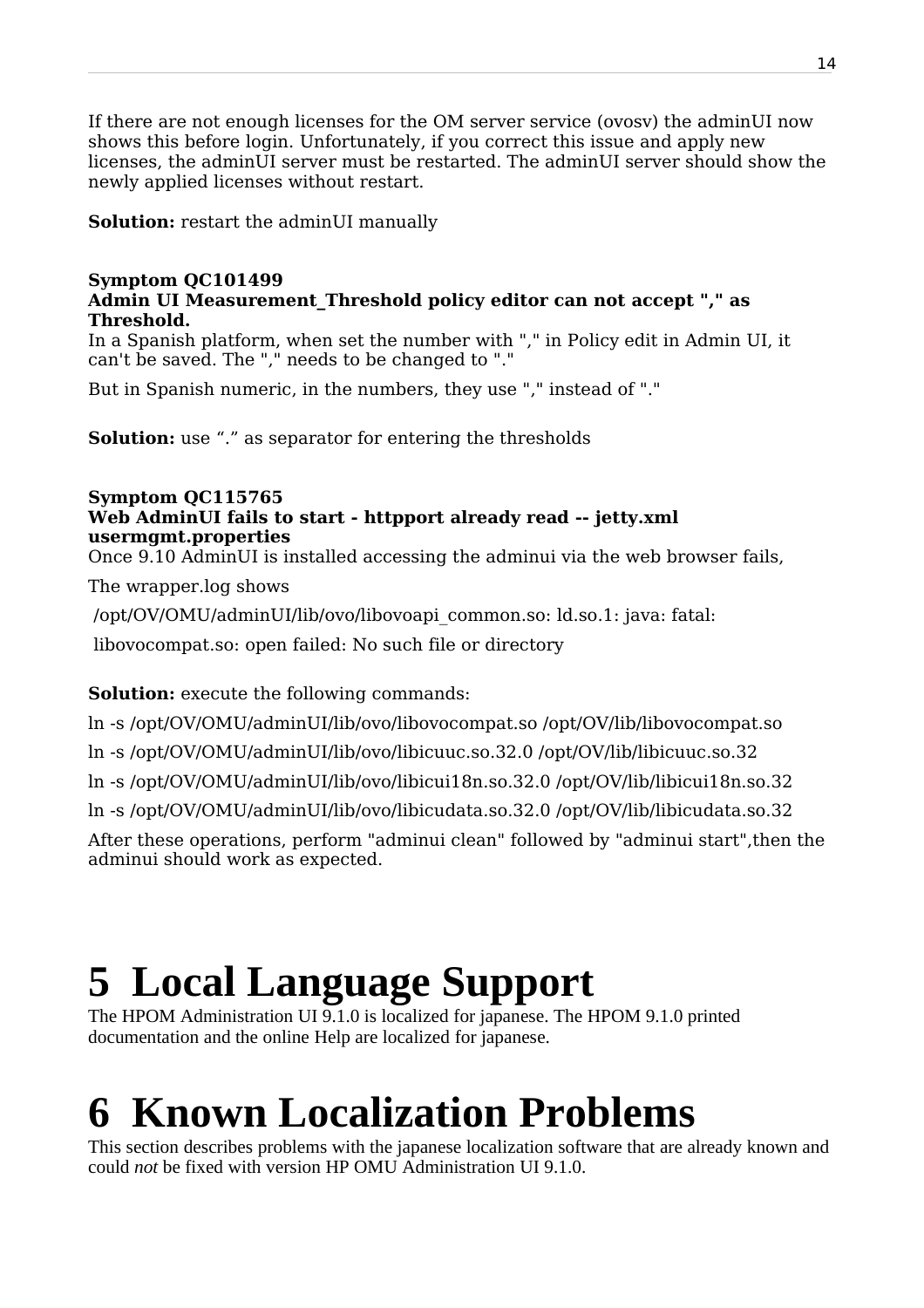**IMPORTANT** It is strongly recommended to install the most recent patches to ensure that you have the latest functionality and fixes. It is also strongly recommended to install the most recent patches for HPOM for UNIX as well.

#### **Symptom QC96174**

#### **The displaying characters in AdminUI is not proper. Some characters can't be shown.**

In AdminUI, edit a tool and input some Four-Byte characters in it. Then save.

The character is shown as a ?. it's wrong.

The problem is not the admin ui, but the browser. It seems that the fonts installed on the system cannot not display the character.

**Solution:** if some characters are not displayed, try to install all available fonts of the language

#### **Symptom QC100568**

#### **Some mouseovers in IE are in english language**

Microsoft Internet Explorer shows the mouseovers on certain UI elements in the english language although using japanese localization of AdminUI. The shown hints are not part of the help or documentation but only the Ids of the graphical elements and therefore could not be localized.

**Solution:** use firefox or ignore the mouseovers

#### **Symptom QC100570**

**Layout problems: The hint layout of some UI items is strange**

Some box hints are displayed with wrong layout. The text is not aligned to the left

**Solution:**

#### **Symptom QC100572**

**Layout problems: Layout of View Policy for SNMP trap policy type is strange** In AdminUI, when browsing to the view page of a policy with type "SNMP trap", the layout of the lower part (conditions) is twisted on Microsoft Internet Explorer.

**Solution:** use firefox or ignore problem

#### **Symptom QC100576**

#### **Hardcode: Some title descriptions are still in english language**

For the views "All orphaned nodes","All Unused Nodes" and "All Unassigned Nodes", the description still is in english language although localized japanese was chosen.

#### **Solution:**

#### **Symptom QC100584**

#### **Node Type selection dropdown list contains english elements**

When adding a new node and defining the node type, the dropdown list shows english characters.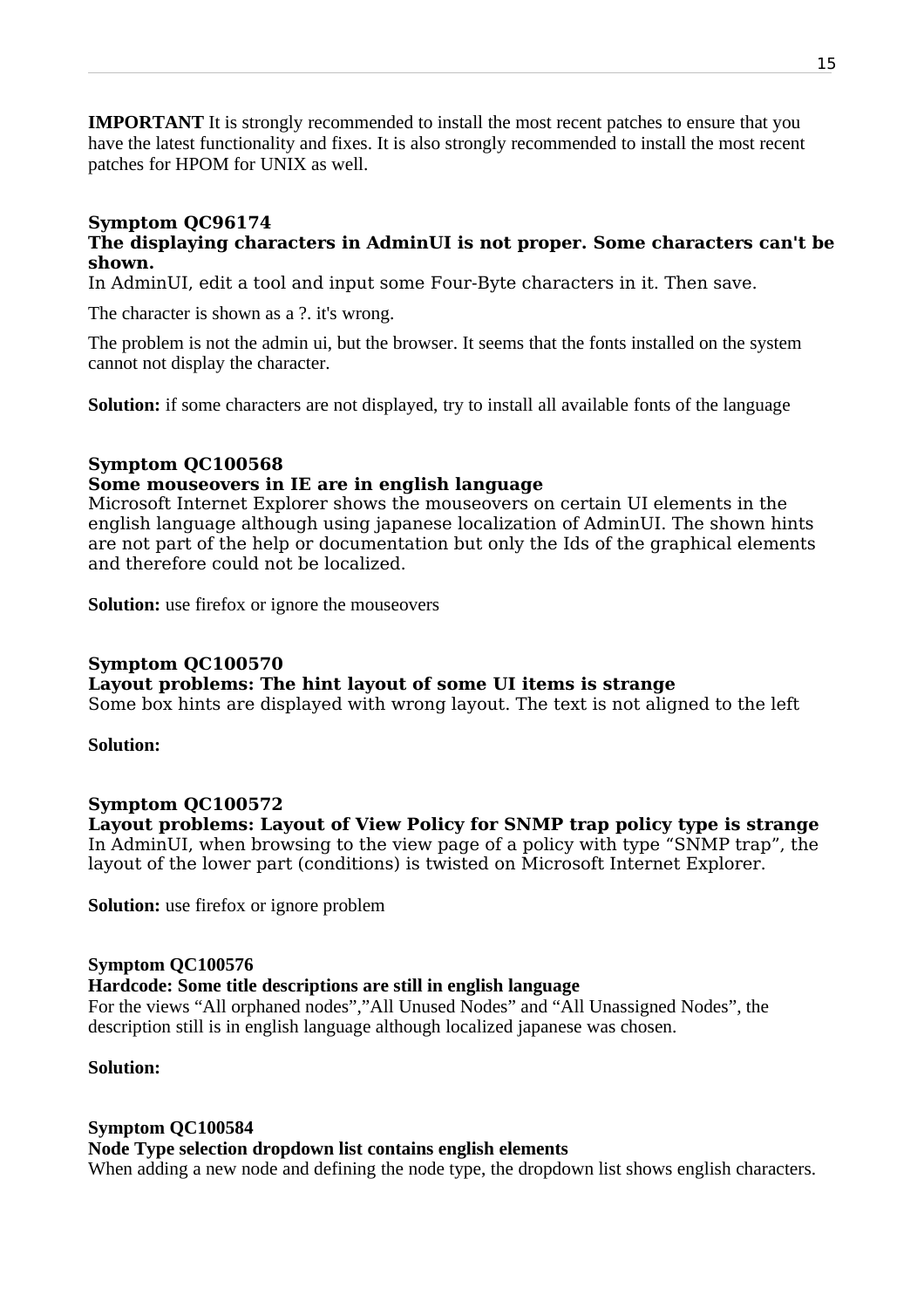#### **Solution:**

#### **Symptom QC101011 A window with no word in it after click "!" besides threshold.**

When trying to create a Measurement Threshold policy, on entering the threshold an error box opens when the character is not a valid number. This error box is not localized properly.

#### **Solution:**

#### **Symptom QC115202**

**"Apply Filter" and "Reset Filter" button on the policy bank was truncated.** Log on Admin UI main page and select "node bank" from "Browse" dropdown menu.

Click "Filter" button.

 "Apply Filter" and "Reset Filter" button on the policy bank are truncated due to the size of the buttons.

#### **Solution:**

#### **Symptom QC115549 Word is truncated during the installation of the AdminUI.**

When installing with the japanese locale, the help button is not displayed correctly.

#### **Solution:**

#### **Symptom QC115587**

**OMU9.1 AdminUI [L10n]: The localized installation window title is not correctly displayed** When installing with the japanese locale, the window title is not correctly displayed.

#### **Solution:**

# <span id="page-15-0"></span>**7 HP Software Support**

You can visit the HP Software support web site at: *[www.hp.com/go/hpsoftwaresupport](http://www.hp.com/go/hpsoftwaresupport)*

This web site provides contact information and details about the products, services, and support that HP Software offers.

HP Software online software support provides customer self-solve capabilities. It provides a fast and efficient way to access interactive technical support tools needed to manage your business. As a valued support customer, you can benefit by using the support site to:

- Search for knowledge documents of interest
- Submit and track support cases and enhancement requests
- Download software patches
- Manage support contracts
- Look up HP support contacts
- Review information about available services
- Enter into discussions with other software customers
- Research and register for software training